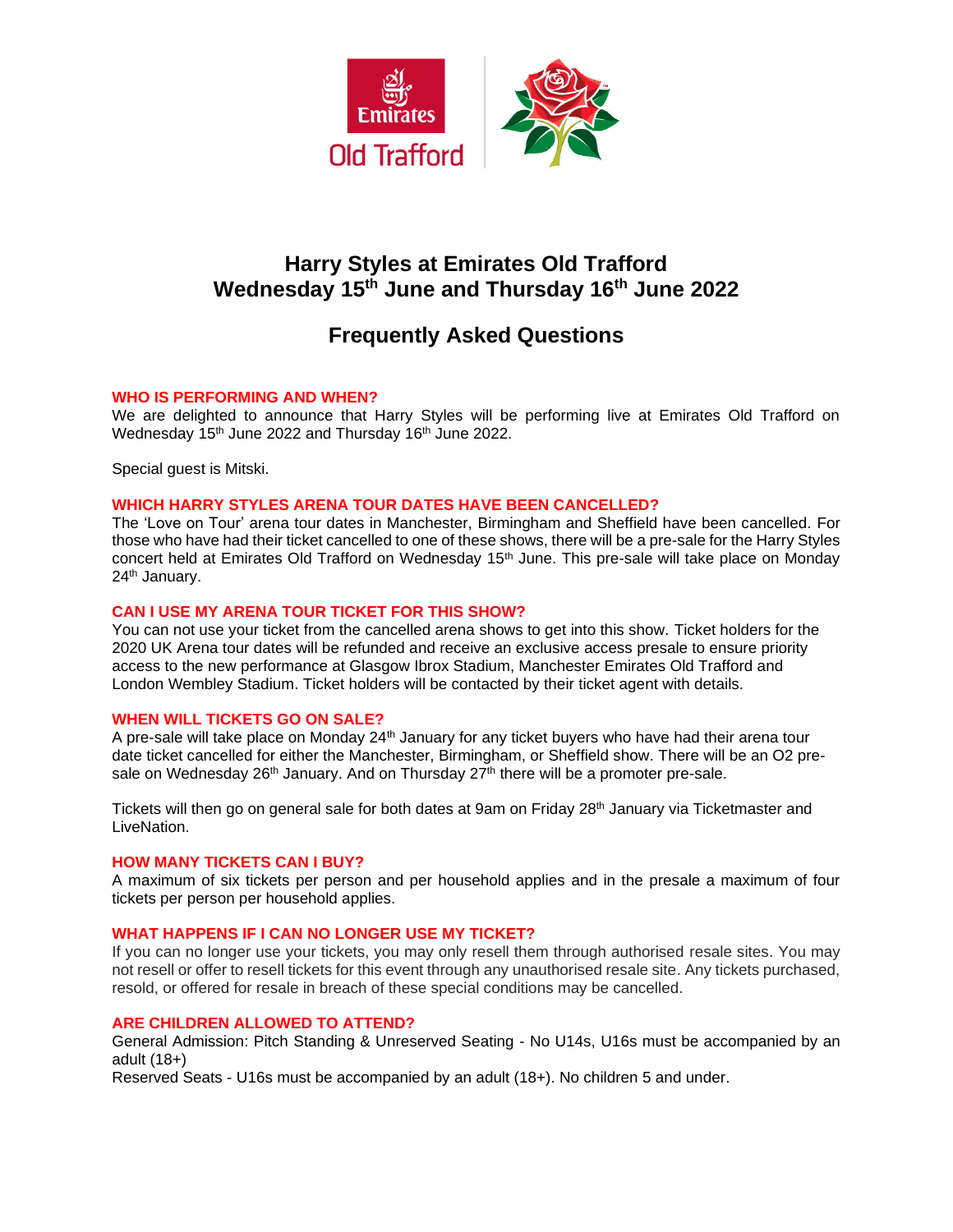

# **WHAT TIME WILL GATES OPE**

Gates will open at 16:00

## **WHAT TIME CAN I QUEUE FROM?**

We do not have any queuing facilities on site or on the roads around the venue. Please do not arrive too early. Gates will open at 16:00

#### **WHERE CAN I BE DROPPED OFF AND PICKED UP?**

Designate taxi drop off and pick up will be White City Retail park on Chester Road. Parent drop off and pick up will be Tesco's Extra store on Chester Road.

#### **WHAT TIME WILL THE ARTIST BE ON STAGE?**

20:30 – Harry Styles (Supporting artist Mitski will start at 19:15)

**WHAT TIME WILL THE CONCERT FINISH?**

No later than 10.30pm

## **WILL SPECIAL EFFECTS BE USED DURING THE SHOW?**

Yes there will be special effects used during the show including special effects lighting.

#### **WILL I GET SEARCHED?**

All persons will be searched in line with the procedures in place for your safety. For a list of prohibited items please see Conditions of Entry, Clause 7 **[here](https://cricket.lancashirecricket.co.uk/media/17097/full-ticket-terms-and-conditions-and-conditions-of-entry-2021-v3.pdf)**. Please note that water will not be permitted into the stadium, there will be drinking water points located around the stadium.

We strongly advise that you minimise the number of items you bring as this will speed up your entry. It is now an offence, punishable by up to 3 months imprisonment, to possess a pyrotechnic, flare or similar device whilst attending, entering or being in a concert venue. Anyone in possession of these or any other prohibited items may be refused entry and the items confiscated. Everyone will be searched on entrance to the concert, and we are asking that people don't bring bags to the event if possible.

#### **PORTABLE CHARGERS ARE PROHIBITED, SO HOW CAN I CHARGE MY PHONE?**

There are several charging stations around the venue.

#### **CAN I BRING A BAG?**

To speed up your entry, we are asking that people do not bring a bag to the event if possible. If you need to bring a bag, this must be no bigger than A4 in size and will be searched. Anything listed on our prohibited items will be confiscated before entry and any bags bigger than A4 will not be permitted into the stadium.

#### **WILL I NEED TO DEMONSTRATE MY COVID STATUS?**

No. In accordance with government guidelines there will be no covid restrictions.

#### **ARE THERE ANY BUSES OR METROLINK SERVICES?**

A full Metrolink service will be in operation to and from Manchester City Centre. Please use the following link for more information about Metrolink: **<http://www.metrolink.co.uk/Documents/lccc-travel-leaflet.pdf>**

## **HOW DO I GET TO EMIRATES OLD TRAFFORD?**

Check out **[our directions section](http://cricket.lancashirecricket.co.uk/media/7221/lc_how_to_find_us.pdf)** to see how to get to Emirates Old Trafford.

**CAN I BRING FOOD AND DRINK?**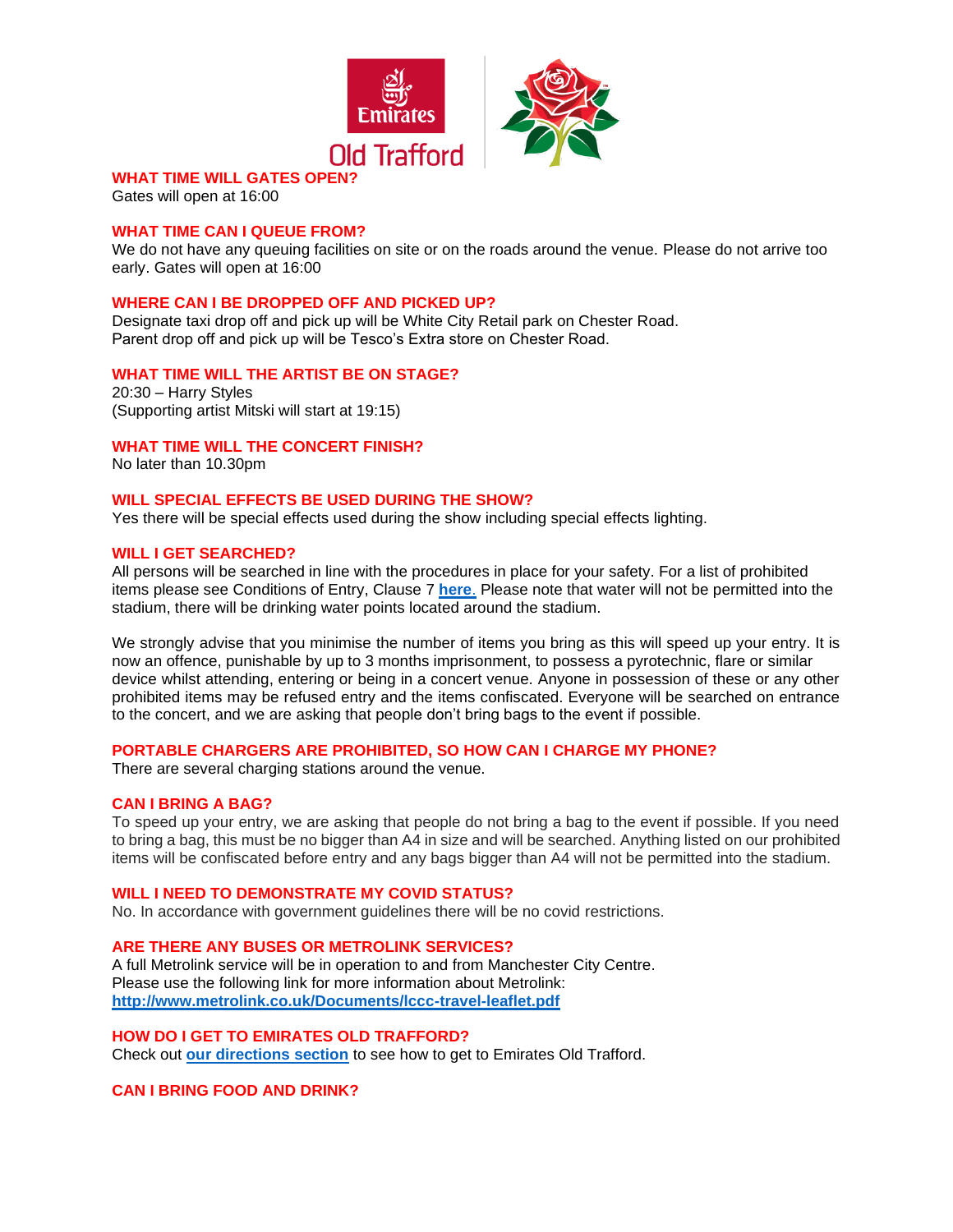

No food or drink, including water, will be permitted into the venue but there will be a wide range of refreshments that are available inside the venue. Water points are available around the ground. If any specific food is needed for special dietary requirements a doctor's note will be required on entry.

## **CAN I BUY ALCOHOL AT THE CONCERT?**

Yes, however we will be operating Challenge 25, so please bring identification with you. Forms of accepted ID are Passport, Cards bearing the "Pass" or Photographic Driving Licence.

## **CAN I BRING IN AN UMBRELLA IF IT'S GOING TO RAIN?**

Unfortunately, umbrellas are on the list of prohibited items for safety reasons and so that they don't block the viewing experience of fellow fans. We therefore advise you to pay particular attention to the weather forecast and dress appropriately for the expected conditions.

#### **CAN I GET ACCESS TO A BAR THAT IS INDOORS?**

Only if you are in receipt of a specified wristband. These are only available to hospitality patrons and guests.

#### **HOW DO I ENTER THE VENUE?**

General Admission tickets can enter the venue via any gate on Brian Statham Way, Talbot Road or Great Stone Road. Once inside the venue follow the signs to enter the various General Admission areas.

#### **I HAVE AN 'EARLY ENTRY' TICKET, WHAT TIME SHOULD I ARRIVE?**

'Early entry tickets' allows first entry into the stadium on show day ahead of other customers with general admission tickets. Full information including doors times will be sent out to all ticket buyers a couple of weeks prior to the event

#### **I HAVE A GENERAL ADMISSION TICKET, WHERE CAN I WATCH THE CONCERT FROM?**

General Admission tickets have access to pitch standing, unreserved seats in Stand A and Stand B and are priced at £70

Reserved seats are available in Stand C and Stand E and are priced at £45 and £75 The Accessible Platform will be located in front of Stand A

## **CAN I BUY HOSPITALITY TICKETS?**

Harry Styles at Emirates Old Trafford 2022: Hospitality Packages | Lancashire County Cricket Club [\(lancashirecricket.co.uk\)](https://emiratesoldtrafford.lancashirecricket.co.uk/concerts/harry-styles/harry-styles-hospitality-packages/)

## **HOW CAN I BUY ACCESSIBLE TICKETS?**

Accessible tickets will firstly be offered to accessible tickets holders for the 2020 UK Arena dates. Should any tickets remain, these will be available on Friday 28 January via Ticketmaster.

#### **WHERE IS THE ACCESSIBLE AREA LOCATED?**

The Accessible Platform will be located in front of Stand A

## **IS THERE DISABLED PARKING?**

Blue badge holders will be able to park at Trafford Town Hall but spaces must be pre booked via our ticket office.

**WILL THERE BE ANY ROAD CLOSURES?** This is TBC.

## **WHERE CAN I PARK?**

Parking will be at Manchester United, Car Park N3 charged at £15.